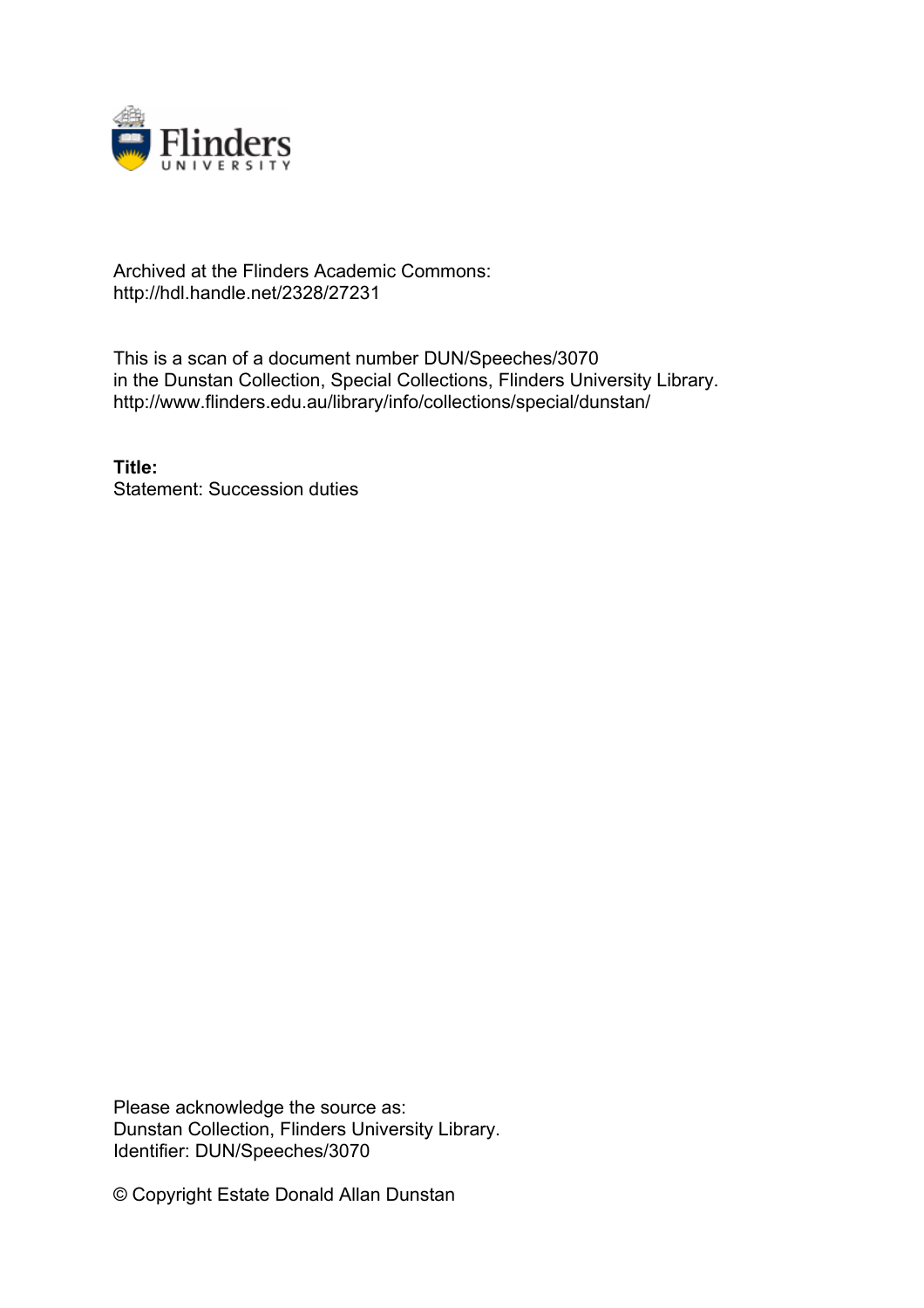

(FOR MIKE QUIRK OF "THE NEWS")

**STEMENT from the Premier** 

**Date** .. August....1.9.\*....1.9.7.6.... **State Administration Centre,** 

**Embargo South Australia 5001** 

**Victoria Square, Adelaide, 228 4811** 

3070

 $Q$  i

## SUCCESSION DUTIES

*• r* 

The Government's decision to abolish succession duties on estates passing between husbands and wives or between de facto partners is a major  ${\tt reform}$  of death duties in South  ${\tt Australia.}$ 

Combined with the amendments the Government made, to the Succession Duties Act in October last year, the incidence of death duties has been very greatly eased.

Spouses may now inherit an estate of any size completely free of duty, and the provisions for dependents and other inheritors are generous.

The abolition of succession duties between spouses means an estimated revenue loss of between \$4 million and \$5 million this year.

Even before that reform, South Australia collected much less per capita in death duties than either N.S.W. or Victoria. In 1974-75 actual per capita receipts were -

p IM.S.W. : \$17.18 Victoria : \$15.83 S.A. : \$12.71 Estimated per capita receipts for the 1975-76 financial year were -

N.S.W. : \$18.22 Victoria : \$15.80 S.A. : \$13.27

The method of assessing death duties in South Australia is also less onerous than the other States. In this State duty is assessed on individual inheritances from an estate, rather than on the total estate. This means less duty is paid in total.

Succession duties are still a necessary part of State revenue. South Australia cannot afford to do without this traditional area of 5tate revenue. To do without it would mean that we would have to reduce services markedly.